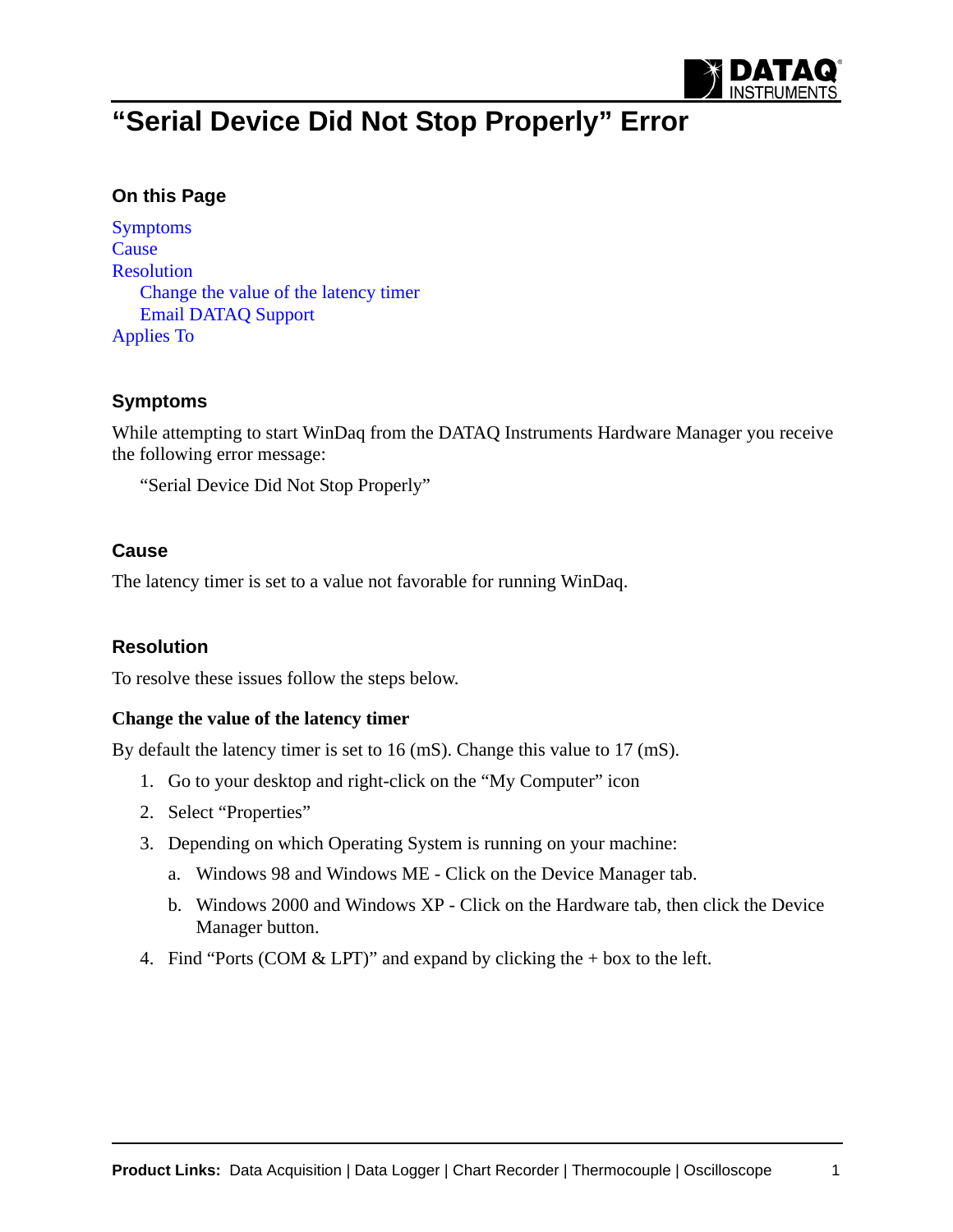

5. Right-click on the DI-148-U, DI-158-U or DI-71x-U and select "Properties."

| Device Manager                                                                                                                                                                                                                                |  |
|-----------------------------------------------------------------------------------------------------------------------------------------------------------------------------------------------------------------------------------------------|--|
| File<br>Action<br>Help<br>View                                                                                                                                                                                                                |  |
| ピ<br>☞<br>a<br>图<br>囮<br>図の<br>高密                                                                                                                                                                                                             |  |
| DVD/CD-ROM drives<br>$\overline{\mathbf{H}}$<br>Floppy disk controllers<br>$\overline{+}$<br>Floppy disk drives<br>$\overline{+}$<br>IDE ATA/ATAPI controllers<br>$\overline{+}$                                                              |  |
| Keyboards<br>$\overline{+}$<br>Mice and other pointing devices<br>$+$<br>田…摩<br>Monitors<br>·圖學 Network adapters<br>田<br>白 y Ports (COM & LPT)<br>Communications Port (COM1)<br>Communications Port (COM2)<br>DATAQ DI-710-Y                  |  |
| Update Driver<br>罗 Printer Port (LPT<br>Disable<br><b>像</b> Processors<br>$\overline{+}$<br>Uninstall<br>, Sound, video and ga<br>$\overline{+}$<br>System devices<br>$+$<br>Scan for hardware changes<br>由 <del>哦</del> Universal Serial Bus |  |
| <b>Properties</b>                                                                                                                                                                                                                             |  |
| Opens property sheet for the current selection.                                                                                                                                                                                               |  |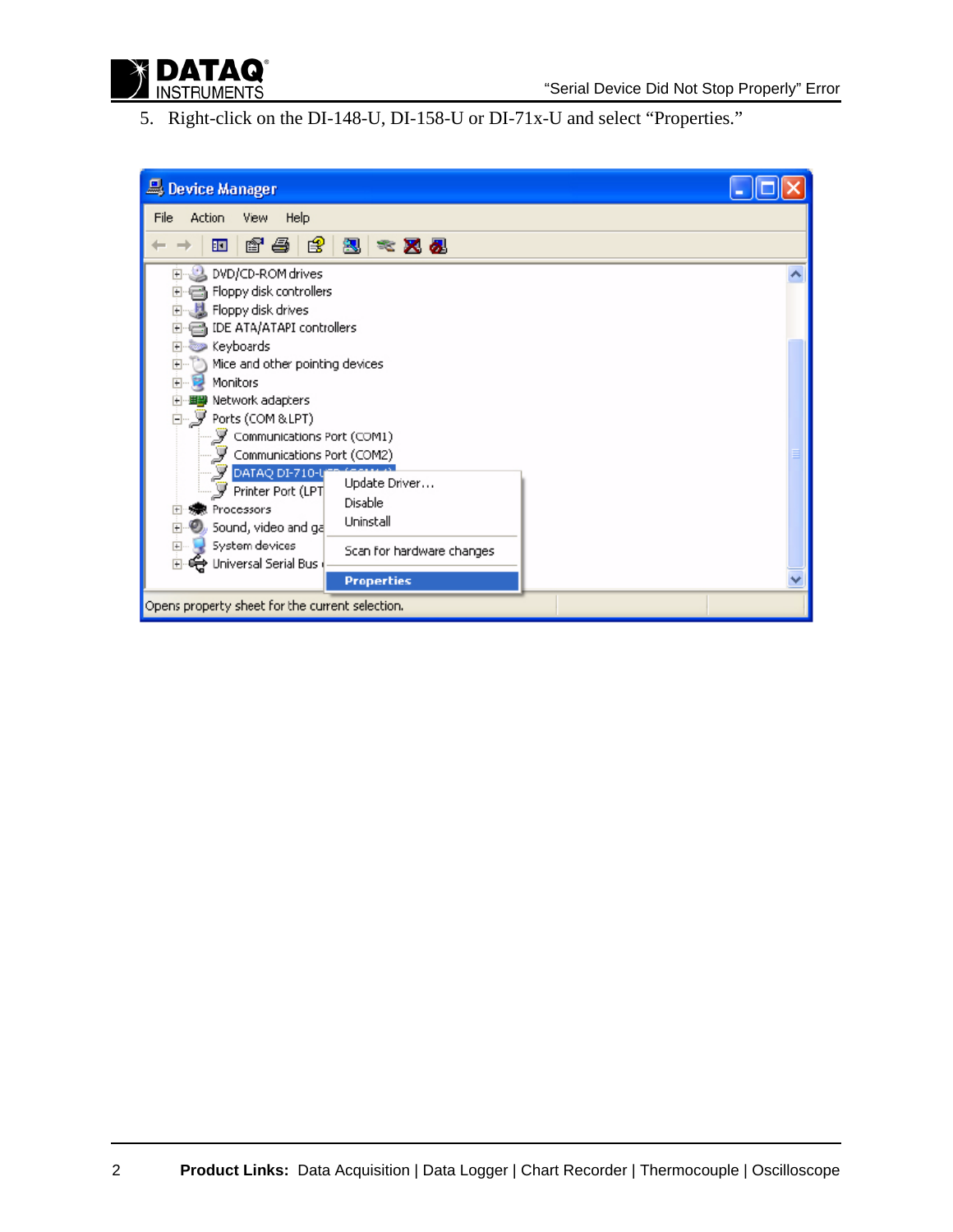

6. Select the "Port Settings" tab and click the "Advanced" button.

| DATAQ DI-710-USB (COM14) Properties                                                                                        |  |  |
|----------------------------------------------------------------------------------------------------------------------------|--|--|
| Port Settings<br>Driver<br>Details<br>General                                                                              |  |  |
| Bits per second:   9600<br>▼<br>Data bits: 8<br>$\blacktriangledown$<br>Parity: None<br>Stop bits: 1<br>Elow control: None |  |  |
| Restore Defaults<br>Advanced.<br>ΟK<br>Cancel                                                                              |  |  |